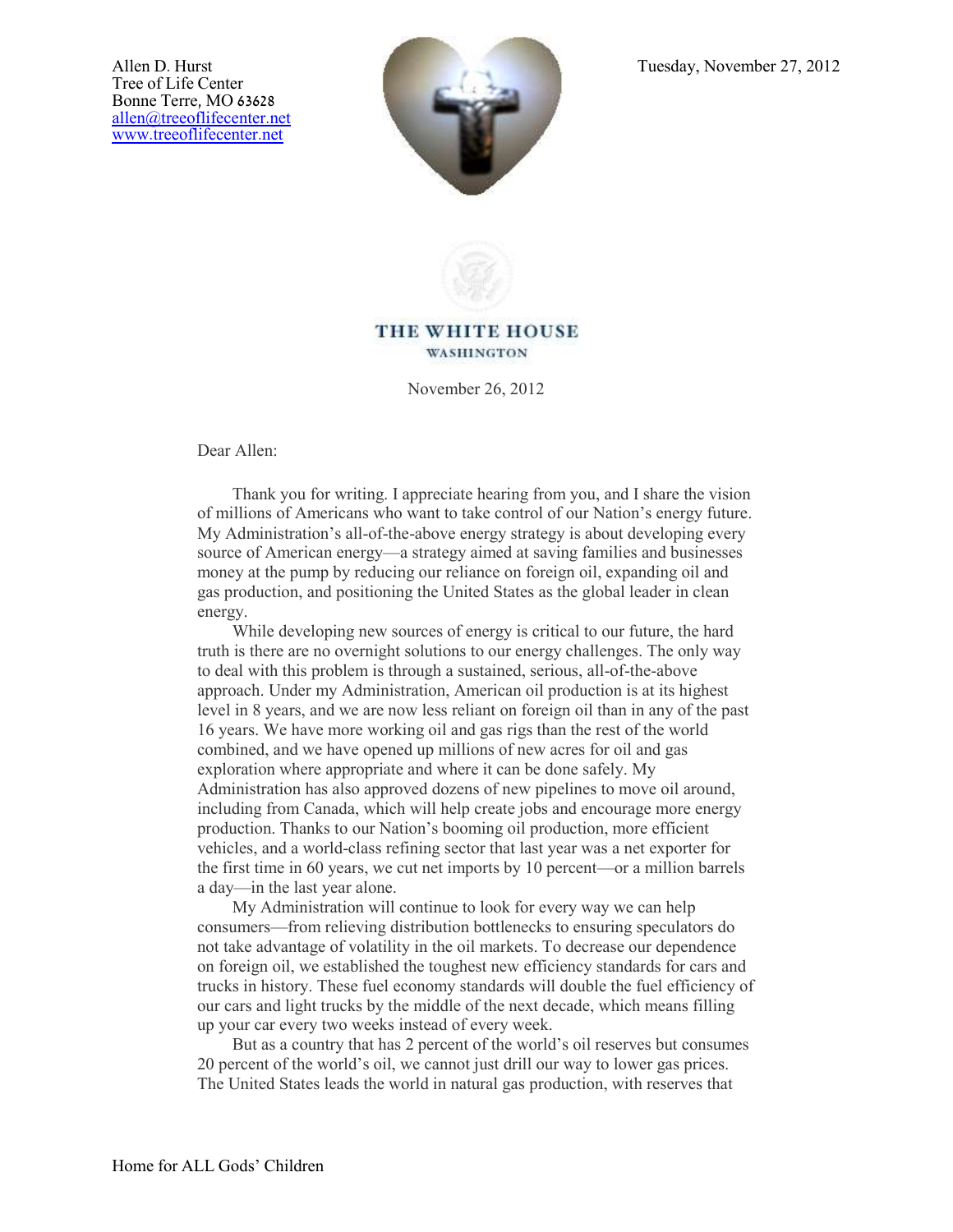Tree of Life Center Bonne Terre, MO 63628 [allen@treeoflifecenter.net](mailto:allen@treeoflifecenter.net) [www.treeoflifecenter.net](http://www.treeoflifecenter.net/)



can last nearly 100 years—a supply that can power our cars, homes, and factories in a cleaner and cheaper way, and one that experts believe will support more than 600,000 jobs by the end of the decade. However, we must utilize this reserve without putting the health and safety of Americans at risk. That is why, for the first time ever, I am requiring all companies drilling for gas on public lands to disclose the chemicals they use.

Thanks in part to my Administration's investments in clean energy—the largest in American history—the United States has nearly doubled renewable energy generation from wind, solar, and geothermal sources, and thousands of Americans now have jobs as a result. By cooperating with the private sector, we have positioned our country to be the world's leading manufacturer of the hightech batteries that will power the next generation of American cars. I have repeatedly called on Congress to stop giving away \$4 billion a year in oil subsidies to an industry that has never been more profitable, and instead to pass clean energy tax credits to cultivate a market for innovation in clean energy technology. And I have directed the Department of the Interior to allow the development of enough clean energy on public lands to power three million homes. The United States military—the largest energy consumer in the world is also doing its part, making one of the largest commitments to clean energy in history.

Securing our Nation's energy future is one of the major challenges of our time, and will require the efforts of our brightest scientists and most creative companies. Americans must summon the spirit of optimism and the willingness to tackle tough problems that led previous generations to meet the challenges of their times. My Administration is making a serious, sustained commitment to tackling these problems, and I encourage you to learn more about our efforts at [www.WhiteHouse.gov/energy.](http://www.whitehouse.gov/energy?utm_source=Energy&utm_medium=EnergyMain&utm_campaign=OPC)

Thank you, again, for writing.

Sincerely,

Barack Obama

## WWW.WHITEHOUSE.GOV

## This Week at the White House

- [President Obama's Asia Trip: November 17-20, 2012](http://www.whitehouse.gov/issues/foreign-policy/asia-trip-2012?utm_source=WeeklyUpdateFooter&utm_medium=AsiaTrip11232012&utm_campaign=OPC)
- First Lady Honors National Arts and [Humanities Youth Program Award Recipients](http://www.whitehouse.gov/blog/2012/11/19/first-lady-honors-national-arts-and-humanities-youth-program-award-recipients?utm_source=WeeklyUpdateFooter&utm_medium=FLOTUSHonorsArtsHumanities&utm_campaign=OPC)
- [Weekly Address: Wishing the American People a Happy Thanksgiving](http://www.whitehouse.gov/blog/2012/11/22/weekly-address-wishing-american-people-happy-thanksgiving?utm_source=WeeklyUpdateFooter&utm_medium=WeeklyAddress11222012&utm_campaign=OPC)
- [West Wing Week 11/22/12: "Hello Burma!"](http://www.whitehouse.gov/blog/2012/11/21/west-wing-week-112212-or-hello-burma-0?utm_source=WeeklyUpdateFooter&utm_medium=WWWeek11232012&utm_campaign=OPC)